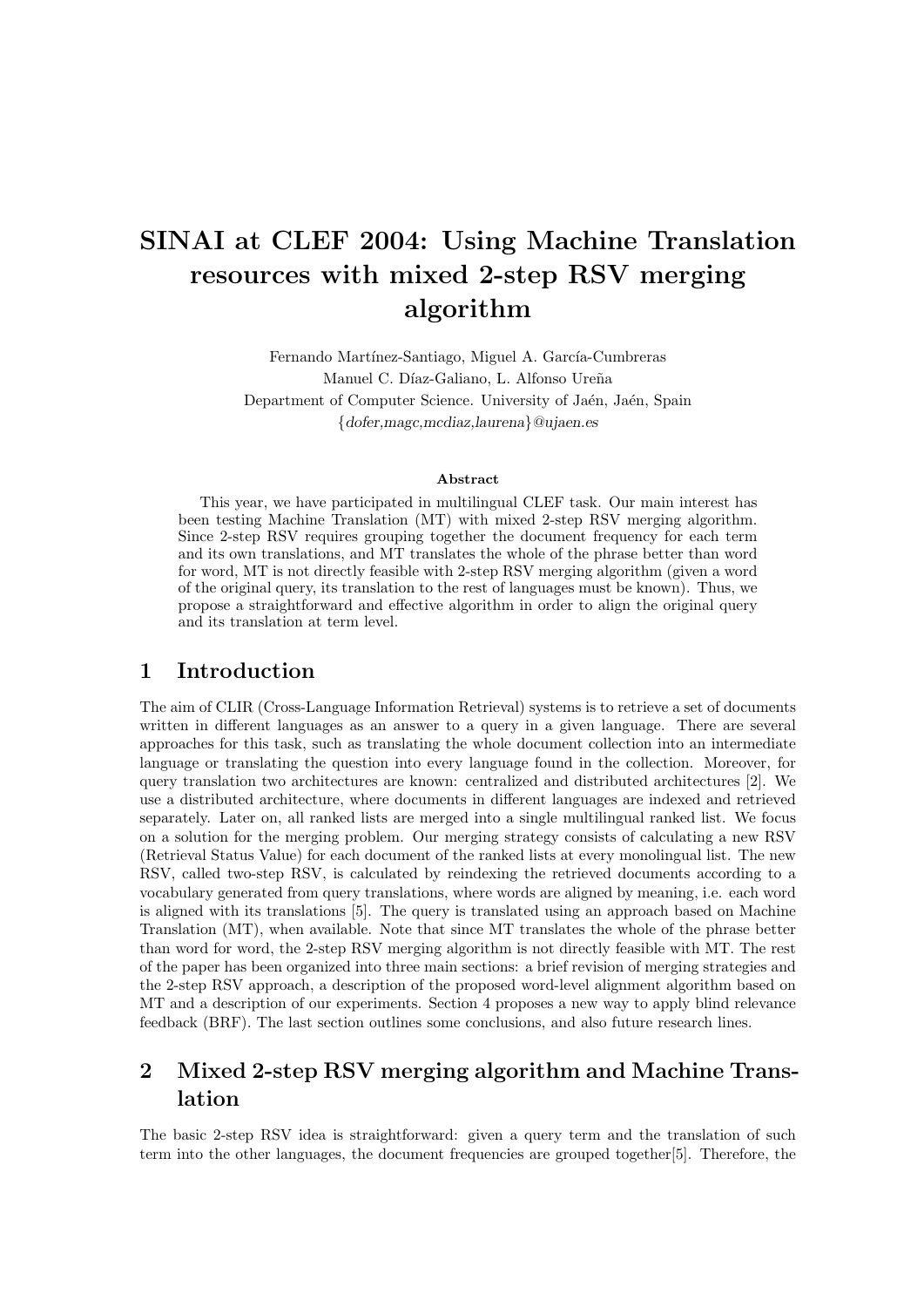method requires recalculating the document score by changing the document frequency of each query term. Given a query term, the new document frequency will be calculated by means of the sum of the monolingual retrieved document frequency of the term and their translations. In the first step the query is translated and searched in each monolingual collection. This phase produces a  $T_0$  vocabulary made up by "concepts. A concept consists of each term together with its corresponding translation. Moreover, we obtain a single multilingual collection  $D_0$  of preselected documents as a result of the union of the first 1000 retrieved documents for each language. The second step consists of re-indexing the multilingual collection  $D_0$ , but considering solely the  $T_0$ vocabulary. Finally, a new query formed by concepts in  $T_0$  is generated and this query is carried out against the new index.

### 2.1 An algorithm in order to align at term level a phrase and its translation by using Machine Translation

Since 2-step RSV requires grouping together the document frequency for each term and its own translations, and MT translates the whole of the phrase better than word for word, the 2-step RSV merging algorithm is not directly feasible with MT (given a word of the original query, its translation to the rest of languages must be known). Thus, we propose a straightforward and effective algorithm in order to align the original query and its translation at term level. In this paper, machine translation is perceived as a black box which receives English phrases and generates translations of theses phrases to the other languages. Briefly, for each translation the algorithm works as follows (a more detailed description is available in [6]):

- 1. Let the original phrase be in English. The phrases is translated to the target language with an MT resource.
- 2. To extract unigrams and bigrams from the English phrase. Both of them are translated with the same MT resource used in 1.
- 3. To remove stopwords. Non stopwords are stemmed.
- 4. To test the alignment of terms by matching terms into the translated phrase with the translation based on unigrams (note that the translation based on unigrams is fully aligned. Thus, if a word of the translated phrase is translated in the same way with a word for word translation method, then we know the translation of the word in the translated phrase. Thus, this word is aligned).
- 5. After the alignment based on the translation of unigrams is finished, if any term in the translated phrase is not aligned, use the bigrams with exactly one term aligned in order to align the other term of the bigram.

This algorithm fails if there are bigrams without any aligned term after the step 3. In addition, in order to improve the matching process, words are stemmed by removing at least genre and number. Finally, agglutinative languages, such as German, usually translate (adjetive, noun) bigrams by using a compound word. For example, "baby food" is translated by "säuglingsnahrung" instead of "säugling nahrung" (Babelfish translation). We decompound compound words if possible with the algorithm depicted in [7].

We have tested the proposed algorithm with previous CLEF query sets (Title+Description). It aligns about 85-90% of non-empty words (Table 1).

Table 1: Percent of aligned non-empty words (CLEF2001+CLEF2002+CLEF2003 query set, Title+Description fields, Babelfish machine translation)

| anish | German | French | Italian |
|-------|--------|--------|---------|
| u i   |        |        |         |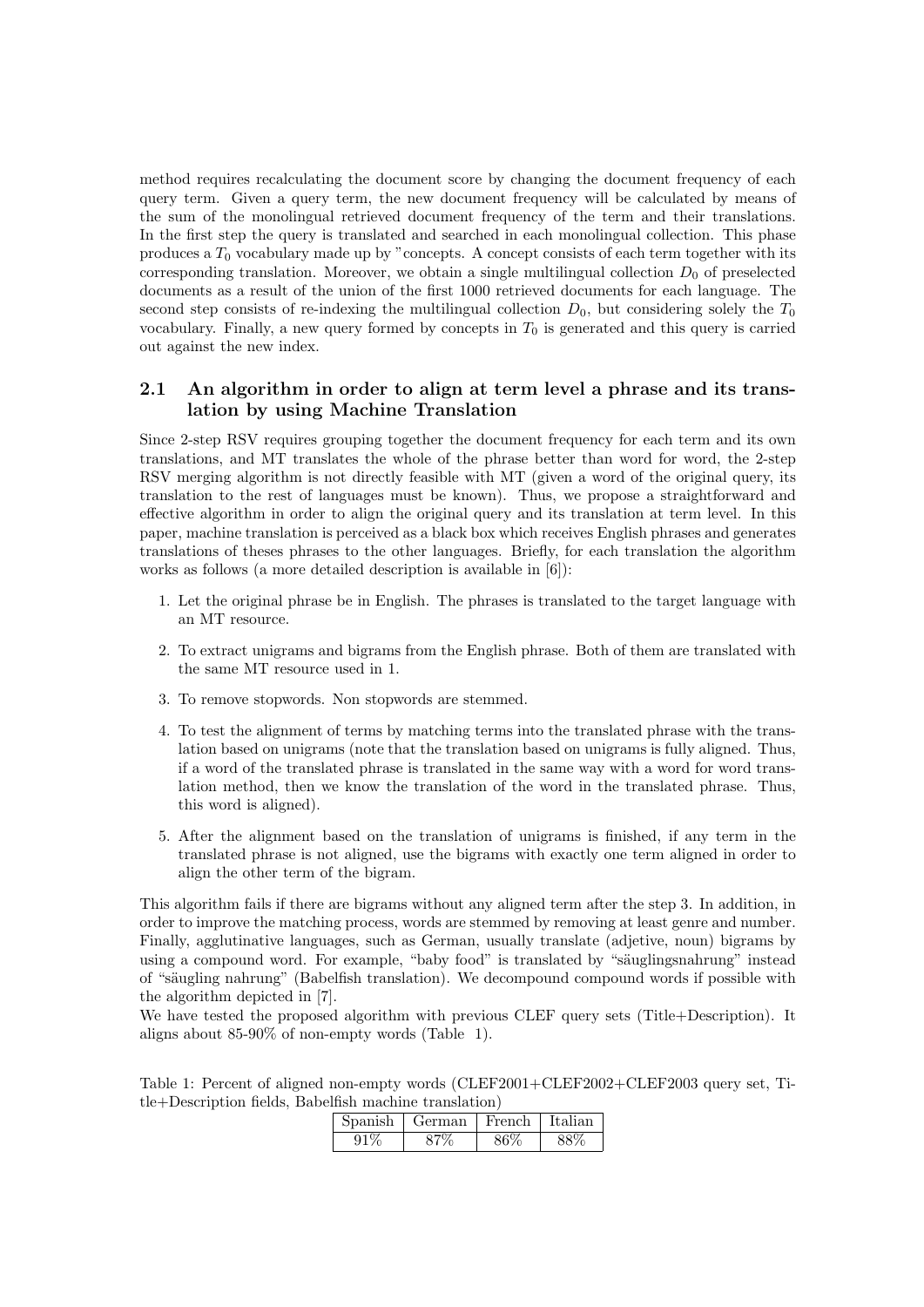This year, we have used MT resources in order to translate the original English query into French and Russian language. However, we have not found quality free Finnish MT, so we have used a Machine Dictionary Readable (MDR) approach (see section 3.1 for more details about translation strategies). The percentage of aligned words is shown in table 2.

Table 2: Percentage of aligned non-empty words (CLEF2004 query set, Title+Description fields, MT for French and Russian. MDR for Finnish)

| Finnish | French | Kussian |
|---------|--------|---------|
| 100%    |        |         |

#### 2.2 Mixed 2-step RSV

Although the proposed algorithm to align phrases and translations at term level works well, it does not obtain fully aligned queries. In order to improve the system performance when some terms of the query are not aligned, we make two subqueries. The first one is made up by the aligned terms only and the other one is formed with the non-aligned terms. Thus, for each query every retrieved document obtains two scores. The first score is obtained by using the 2-step RSV merging algorithm over the first subquery. In contrast, the second subquery is used in a traditional monolingual system with the respective monolingual list of documents. Therefore, we have two scores for each query, one is global for all languages and the other is local for each language. Thus we have to integrate both values. As a way to deal with partially aligned queries (i.e. queries with some terms not aligned), last year we proposed several approaches by mixing evidence from aligned and non-aligned terms [7]. This year we have used raw mixed 2-step RSV and logistic regression:

• Raw mixed 2-step RSV method:

$$
RSV_i' = \alpha \cdot RSV_i^{align} + (1 - \alpha) \cdot RSV_i^{nonalign} \tag{1}
$$

where  $RSV_i^{align}$  is the score calculated by means of aligned terms, as original 2-step RSV where  $iSv_i$  is the score calculated by means of anglied terms, as original 2-step rts v<br>method shows. On the other hand,  $RSV_i^{nonalign}$  is calculated locally. Finally,  $\alpha$  is a constant (usually fixed to  $\alpha = 0.75$ ).

• Logistic regression: [1, 10] propose a merging approach based on logistic regression. Logistic regression is a statistical methodology for predicting the probability of a binary outcome variable according to a set of independent explanatory variables. The probability of relevance to the corresponding document  $D_i$  will be estimated according to both the original score and logarithm of the ranking. Based on these estimated probabilities of relevance, the monolingual list of documents will be interleaved forming a single list:

$$
Prob[D_i \text{ is rel}|rank_i, rsv_i] = \frac{e^{\alpha + \beta_1 \cdot \ln(rank_i) + \beta_2 \cdot rsv_i}}{1 + e^{\alpha + \beta_1 \cdot \ln(rank_i) + \beta_2 \cdot rsv_i}} \tag{2}
$$

The coefficients  $\alpha$ ,  $\beta_1$  and  $\beta_2$  are unknown parameters of the model. The usual methods when fitting the model tend to be maximum likelihood or iteratively re-weighted least squares methods. Because this approach requires fitting the underlying model, the training set (topics and their relevance assessments) must be available for each monolingual collection. In the same way that the score and  $\ln(rank)$  evidence was integrated by using logistic regression (Formula 2), we are able to integrate  $RSV^{align}$  and  $RSV^{nonalign}$  values:

$$
Prob[D_i \text{ is rel} | rank_i, rsv_i^{align}, rsv_i^{nonalign}] = \frac{e^{\alpha + \beta_1 \cdot \ln(rank_i) + \beta_2 \cdot rsv_i^{align} + \beta_3 \cdot rsv_i^{nonalign}}{1 + e^{\alpha + \beta_1 \cdot rsv_i^{align} + \beta_2 \cdot rsv_i^{nonalign}}} \tag{3}
$$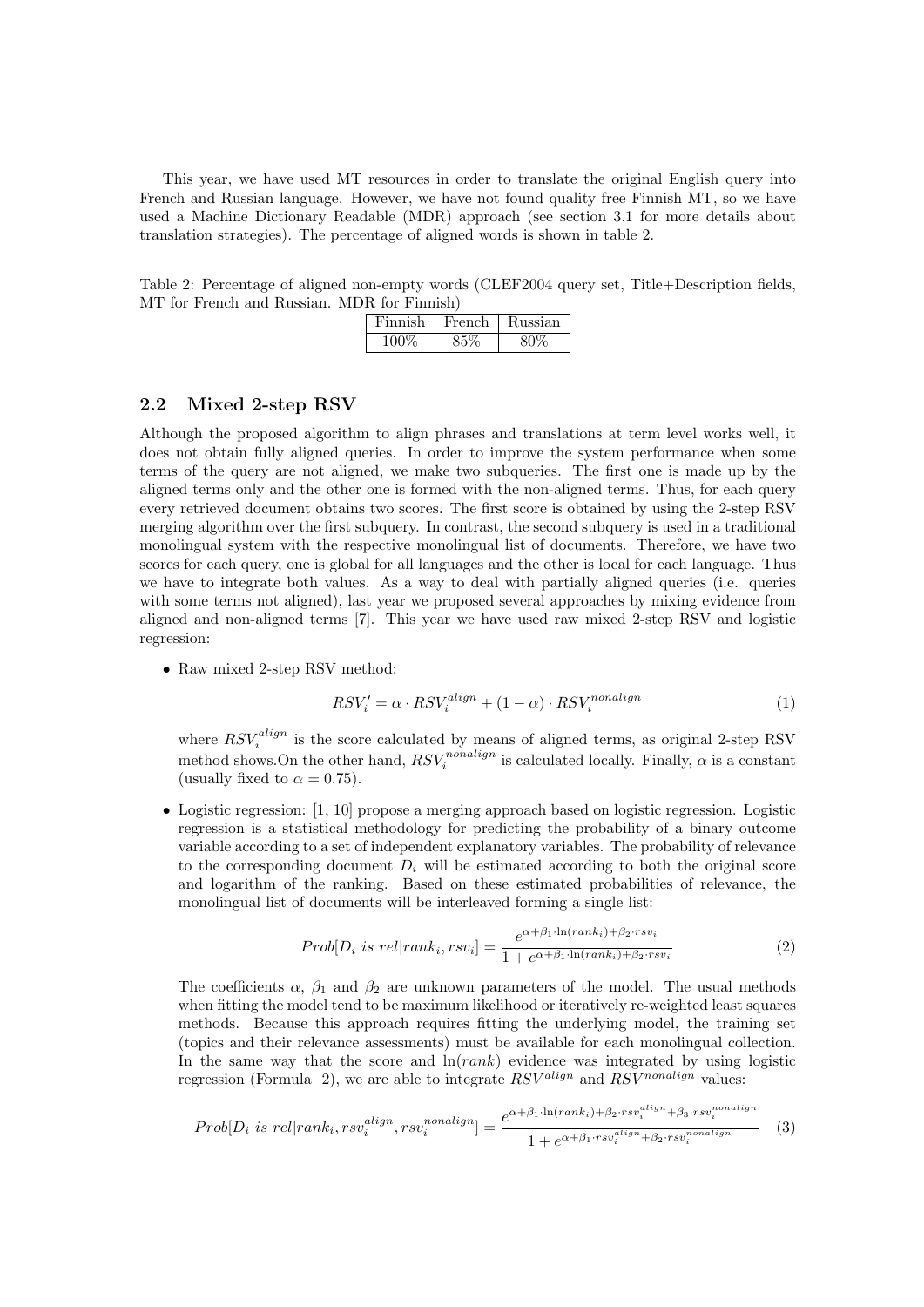where  $RSV_i^{align}$  and  $RSV_i^{nonalign}$  are calculated as Formula 1. Again, training data must be available in order to fit the model. This is a serious drawback, but this approach allows integrating not only aligned and non-aligned scores but also the original rank of the document:

$$
Prob[D_i \text{ is rel}|rank_i, rsv_i^{align}, rsv_i^{nonalign}] = \frac{e^{\alpha + \beta_1 \cdot \ln(rank_i) + \beta_2 \cdot rsv_i^{align} + \beta_3 \cdot rsv_i^{nonalign}}}{1 + e^{\alpha + \beta_1 \cdot \ln(rank_i) + \beta_2 \cdot rsv_i^{align} + \beta_3 \cdot rsv_i^{nonalign}}}
$$
\n(4)

where  $RSV_i^{rank}$  is the local rank reached by  $D_i$  at the end of the first step.

# 3 Experiments and Results

Our Multilingual Information Retrieval System uses English as the selected topic language, and the goal is to retrieve relevant documents for all languages in the collection, listing the results in a single, ranked list. In this list there are a set of documents written in different languages retrieved as an answer to a query in a given language, English in our case. There are several approaches for this task, such as translating the whole document collection to an intermediate language or translating the question to every language found in the collection. Our approach is the latter: we translate the query for each language present in the multilingual collection. Thus, every monolingual collection must be preprocessed and indexed separately. The preprocessing and indexing tasks are shown below.

### 3.1 Language-dependent features

In CLEF 2004 the multilingual task is made up by four languages: English, Finnish, French and Russian. These languages are very heterogeneous: agglutinative languages such as Finnish, Cyrillic alphabet of the Russian and finally the morphologic complexity of French make difficult the application of a homogeneous strategy for preprocessing and translation tasks:

- English has been preprocessed as usual in other years. Stop-words have been eliminated and we have used the Porter algorithm[8] as it is implemented in the ZPrise system.
- Finnish is an agglutinative language. Thus, we have used the same decompounding algorithm as last year [7]. Stopword list and stemmer algorithm have been obtained in the snowball site <sup>1</sup>. Since we have not found any good free machine translation for Finnish, we use  $FinnPlace$ online dictionary <sup>2</sup>.
- The resources for French have been updated by using the stop-word list and French stemmer from http://www.unine.ch/info/clef. The translation from English has been carried out by using Reverso<sup>3</sup> software.
- For Russian, stop-word list and stemmer algorithm have been obtained in the snowball site. Cyrillic alphabet has been transliterated with ASCII characters, following the standard Library of Congress transliteration scheme. We have used the Prompt MT  $<sup>4</sup>$  in order to</sup> translate the queries from English into Russian

<sup>2</sup>FinnPlace is available on-line at http://www.tracetech.net/db.htm

<sup>1</sup>Snowball is a small string-handling language in which stemming algorithms can be easily represented. Its name was chosen as a tribute to SNOBOL. Available at http://www.snowball.tartarus.org

<sup>3</sup>Reverso is available on-line at translation2.paralink.com

<sup>4</sup>Prompt is available on-line at http://www.online-translator.com/text.asp?lang=en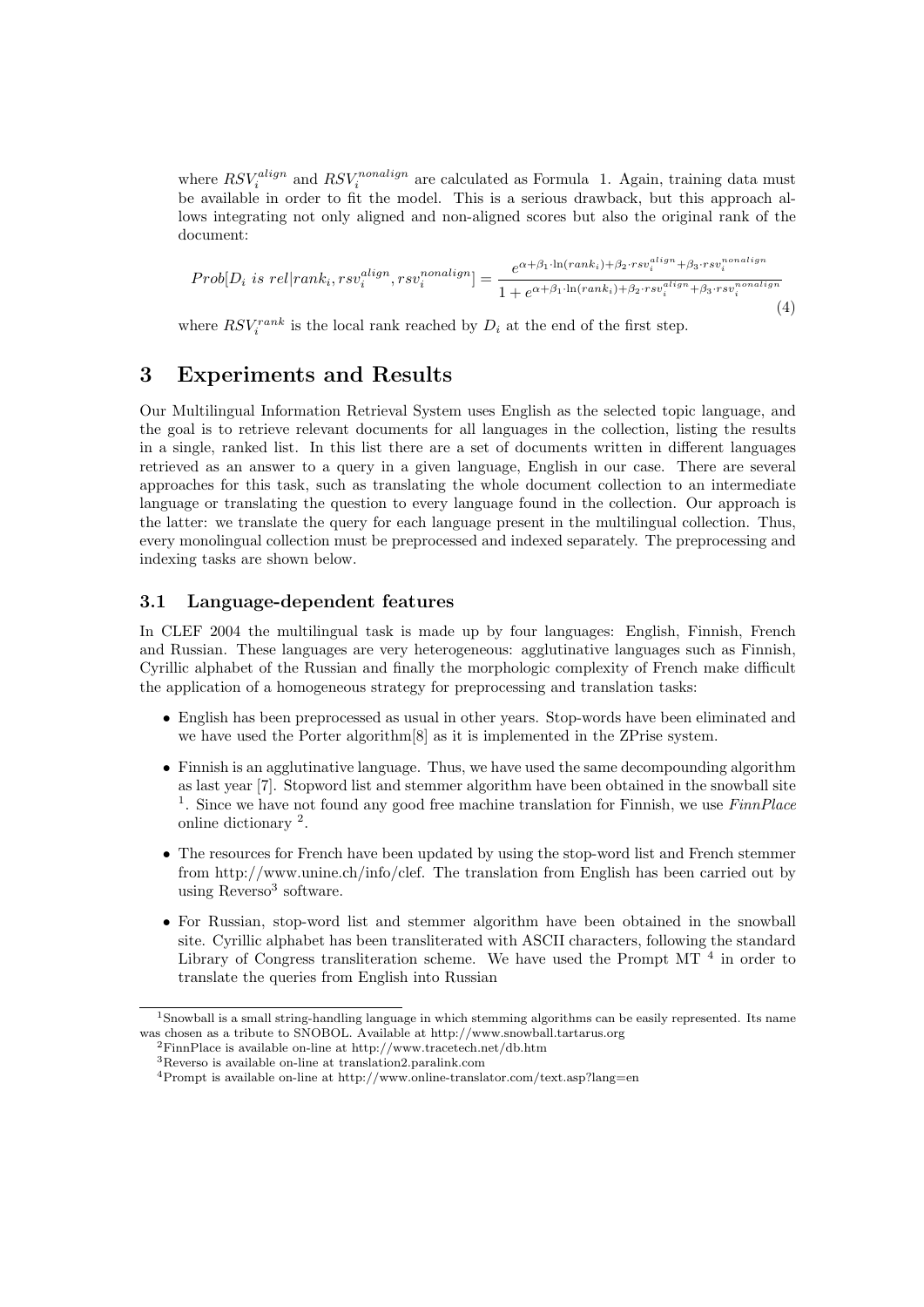|                          | English                         | Finnish                    | French | Russian                      |
|--------------------------|---------------------------------|----------------------------|--------|------------------------------|
| Preprocessing            | stop words removed and stemming |                            |        |                              |
| Additional preprocessing |                                 | decompounding              |        | $Cyrillic \rightarrow ASCII$ |
| Translation approach     |                                 | FinnPlace MDR   Reverso MT |        | Prompt MT                    |

Table 3: Language preprocessing and translation approach

# 3.2 Language-independent features

Once collections have been pre-processed, they are indexed with the ZPrise IR system<sup>5</sup>, using the OKAPI probabilistic model (fixed at  $b = 0.75$  and  $k1 = 1.2$ ) [9]. OKAPI model has also been used for the on-line re-indexing process required by the calculation of 2-step RSV. This year, we have not used blind feedback because the improvement is very poor for these collections, the precision is even worse for some languages (English and Russian).

# 3.3 Results

Table 4 shows the obtained result by means of several merging approaches. Experiments UJAMLRSV2, UJAMLRL2P and UJAMLRL3P are based on mixed 2-step RSV which requires the combination of two scores per retrieved query (see section 2.2 for details). Perhaps the most surprising result is

| Table +. Though asing several merging approaches. |                  |         |  |  |
|---------------------------------------------------|------------------|---------|--|--|
| Merging strategy                                  | Experiment       | AvgPrec |  |  |
| Round robin                                       | unofficial       | 0.220   |  |  |
| Raw scoring                                       | unofficial       | 0.280   |  |  |
| Formula 2 (logistic regression)                   | <b>UJAMLRL</b>   | 0.277   |  |  |
| Formula 1 (raw mixed 2-step RSV)                  | <b>UJAMLRSV2</b> | 0.334   |  |  |
| Formula 3 (logistic regression and 2-step RSV)    | UJAMLRL2P        | 0.333   |  |  |
| Formula 4 (logistic regression and 2-step RSV)    | UJAMLRL3P        | 0.301   |  |  |

Table 4: Results using several merging approaches.

the poor performance achieved by logistic regression. The reason for this result could be that this merging approach requires relevance assessments for each collection in order to fit the underlying model. Nevertheless, we have no relevance assessment for 1995 Le Monde document collection (this collection is available for the first time this year). Thus, we have trained the model with the rest of the French collections. For this reason, we think that the model has been trained poorly. In this way, this explains that the best result is obtained by using the most straightforward mixed 2-step RSV approach (UJAMLRSV2), since the rest of approaches are based on the combination of logistic regression with 2-step RSV.

<sup>5</sup>ZPrise, developed by Darrin Dimmick (NIST). Available on demand at http://www.itl.nist.gov/iad/894.02/works/papers/zp2/zp2.html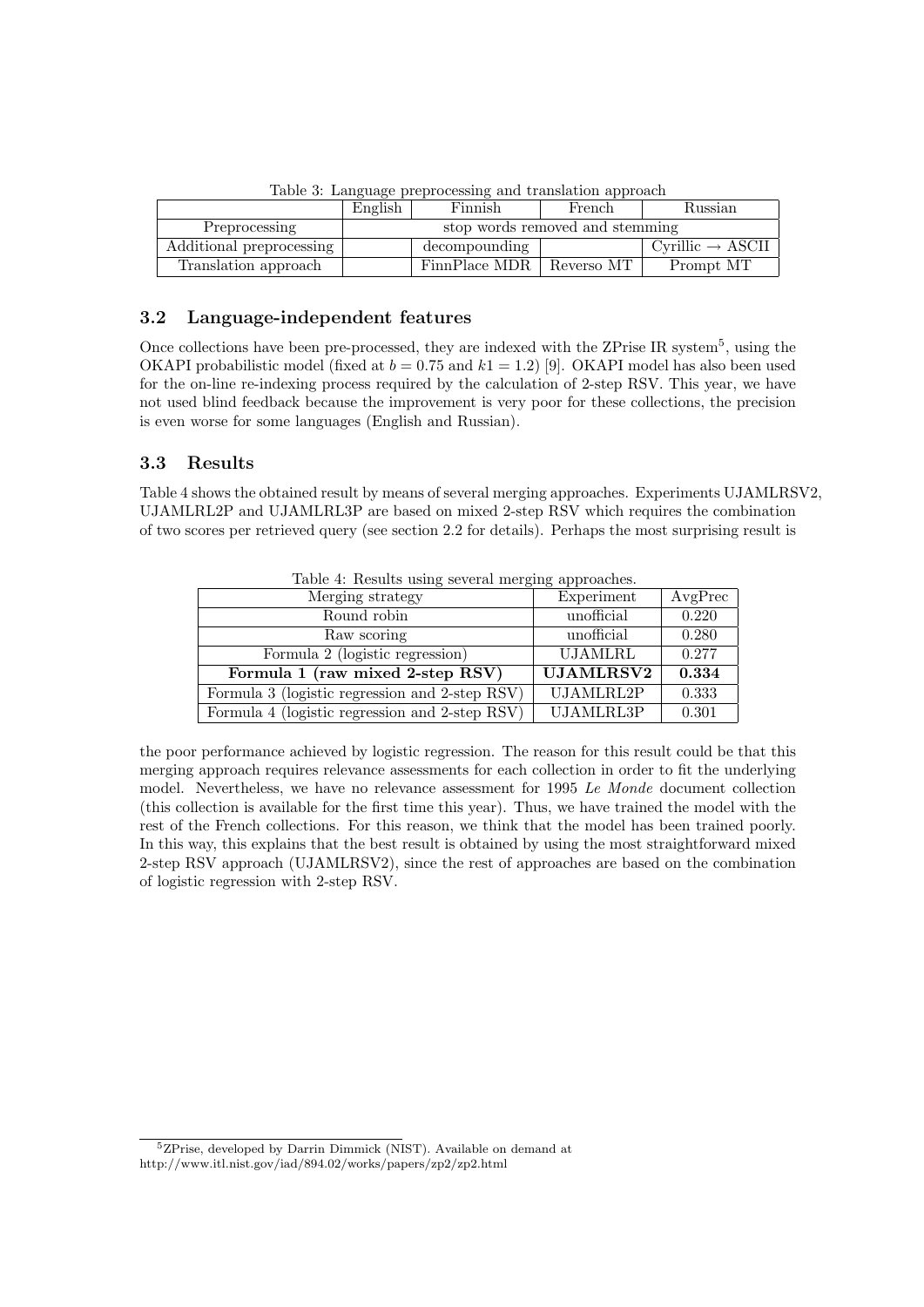# 4 Global relevance blind feedback

This year, we have not used blind feedback because the obtained improvement is poor. We have tested a new way to apply blind feedback globally better than locally. Local relevance blind feedback is the expansion of the query applied by every monolingual IR system. Global relevance blind feedback is the expansion of the query applied by the multilingual IR system. In this way, we analyze the top-N documents ranked into the multilingual list of documents. This idea is applied to 2-step RSV merging algorithm as follows:

- 1. Merge the document rankings using 2-step RSV.
- 2. Apply blind relevance feedback to the top-N documents ranked into the multilingual list of documents.
- 3. Add the top-N more meaningful terms to the query. Since there are documents written in very different languages, the list of selected terms will be multilingual.
- 4. Expand the concept query<sup>6</sup> with the selected terms.
- 5. Apply again 2-step RSV over the ranked lists of documents, but by using the expanded query instead of the original query.

Note that blind relevance feedback (we have used Okapi BM25 in this experiment) usually selects terms that are in the initial query. Thus, such terms will probably be aligned. The rest of the selected terms are integrated by using mixed 2-step RSV.

Table 5: Results using global blind relevance feedback (top 10 documents, best 10 terms, Okapi BM25).

| Merging strategy                                          | AvgPrec    |            |  |
|-----------------------------------------------------------|------------|------------|--|
|                                                           | without    | with       |  |
|                                                           | global BRF | global BRF |  |
| Formula 1 (raw mixed 2-step RSV)                          | 0.334      | 0.331      |  |
| Formula 3 (logistic regression and 2-step RSV)            | 0.333      | 0.332      |  |
| Formula 4 (logistic regression and 2-step RSV)+global BRF | 0.301      | 0.309      |  |

Table 5 shows that there is no improvement with the application of global relevance blind feedback. We think that there are several possible reasons for this result:

- 1. Usually, blind relevance feedback is poorly suited to CLEF document collections.
- 2. We use the expanded query to apply 2-step RSV re-weighting the documents retrieved for each language, but the list of retrieved documents does not change ( it only changes the score of such documents). We can also test the improvement of the results by sending the expanded query for each monolingual collection. Thus, the monolingual lists of documents will be modified. Then, we could apply 2-step RSV with the expanded query by recalculating the score of these modified monolingual lists of documents instead of the lists retrieved by means of the non-expanded query. In this way, new documents will be retrieved and evaluated.

# 5 Conclusions and future work

In past years, we have used a merging approach called 2-step RSV with translations based on MDR. This year we have used the proposed method with several Machine Translation resources. In addition, the multilingual task requires working with very different languages (very different

 $6$ The concept query is the query used by 2-step RSV with aligned terms. A concept represents a term independently of the language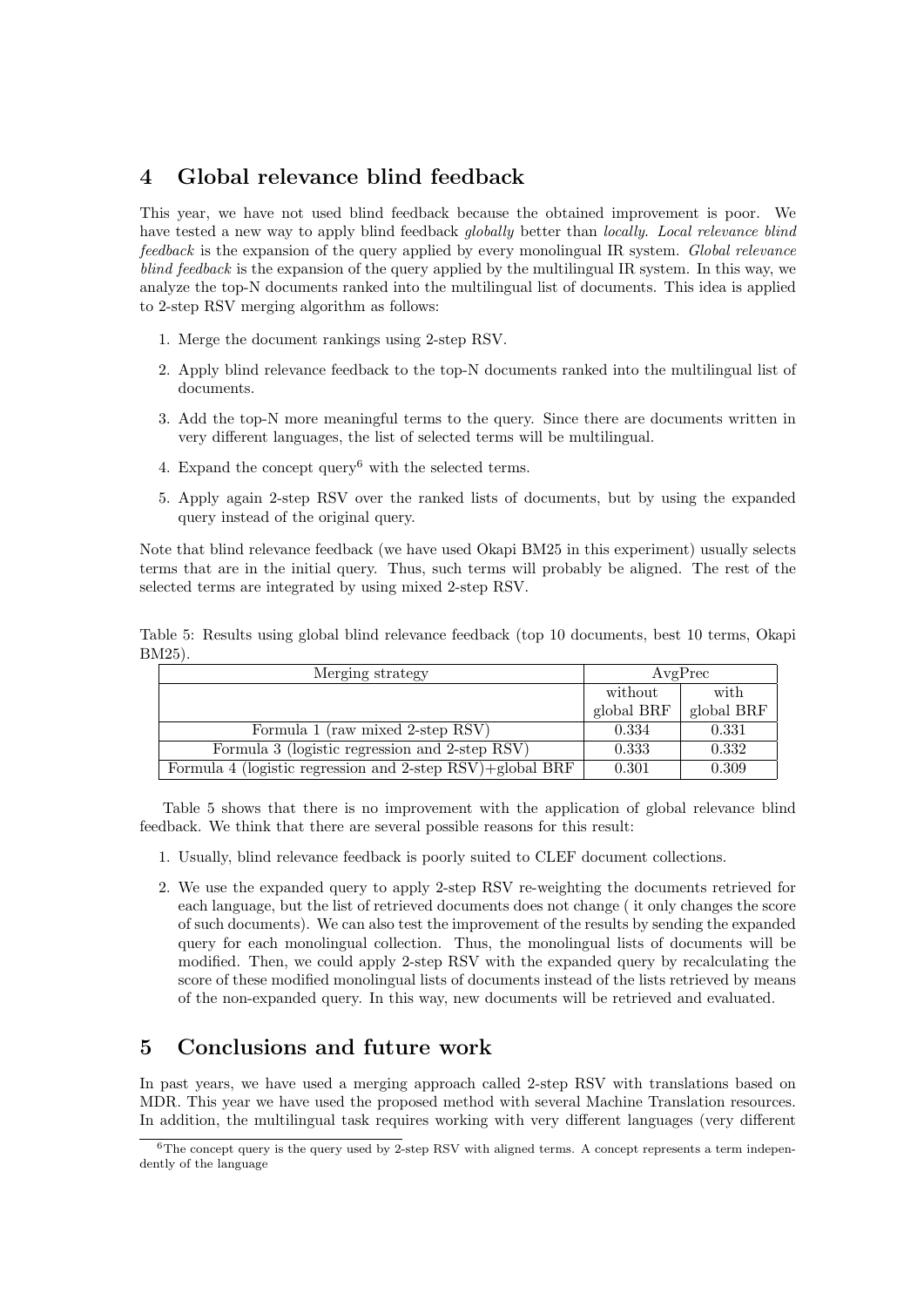alphabets and morphological structures). Other years we have tested the performance of 2-step RSV with MDR, blind feedback and other languages and collections. In every experiment, the proposed merging algorithm works well. It outperforms traditional merging approaches about 20- 40%. Thus, 2-step RSV is a very stable and scalable merging strategy. Another aim for this year is the integration of learning based algorithms such as logistic regression with 2-step RSV. The obtained results have been not so good. We think that the idea is good but the model could be trained poorly because we have no relevance assessments for one document collection (Le Monde 1995). A study in progress is evaluating this approach but filtering 2004 CLEF relevance assessment by eliminating relevant documents of Le Monde 1995. Thus, the whole of the multilingual collection would be covered by the relevance assessments used for training.

In spite of the bad results we think that the idea of global blind relevance feedback should improve the performance of the our CLIR model, so we will continue working on this point.

Finally, we are interested in the application of other learning algorithms instead of logistic regression, such as Support Vector Machines (SVM)[11, 3] and Perceptron Learning Algorithm with Uneven Margins (PLAUM)[4].

# 6 Acknowledgments

This work has been supported by Spanish Government (MCYT) with grant FIT-150500-2003-412.

# References

- [1] A. Calv´e and J. Savoy. Database merging strategy based on logistic regression. Information Processing & Management, 36:341–359, 2000.
- [2] A. Chen. Cross-language retrieval experiments at CLEF-2002. In Carol Peters, Martin Braschler, Julio Gonzalo, and Michael Kluck, editors, Advances in Cross-Language Information Retrieval, Third Workshop of the Cross-Language Evaluation Forum, CLEF 2002. Rome, Italy, September 19-20, 2002. Revised Papers, volume 2785 of Lecture Notes in Computer Science, pages 26–48. Springer Verlag, 2003.
- [3] C. Cortes and V. Vapnik. Support-vector networks. Machine Learning, 20:273–297, 1995.
- [4] Y. Li, H. Zaragoza, R. Herbrich, J. Shawe-Taylor, and J. Kandola. The perceptron algorithm with uneven margins. In Proceedings of the International Conference of Machine Learning.(ICML'2002), 2002.
- [5] F. Martínez-Santiago, M. Martín, and L.A. Ureña. SINAI at CLEF 2002: Experiments with merging strategies. In Carol Peters, Martin Braschler, Julio Gonzalo, and Michael Kluck, editors, Advances in Cross-Language Information Retrieval, Third Workshop of the Cross-Language Evaluation Forum, CLEF 2002. Rome, Italy, September 19-20, 2002. Revised Papers, volume 2785 of Lecture Notes in Computer Science, pages 103–110, 2003.
- [6] F. Martínez-Santiago, M. Martín, and L.A. Ureña. A merging strategy proposal: the 2step retrieval status value method. Technical Report. Department of Computer Science of University of Jaén, 2004.
- [7] F. Martínez-Santiago, A. Montejo-Ráez, L.A. Ureña, and M.C. Diaz. SINAI at CLEF 2003: Merging and decompounding. In Carol Peters, Martin Braschler, Julio Gonzalo, and Michael Kluck, editors, Proceedings of the CLEF 2003 Cross-Language Text Retrieval System Evaluation Campaign, pages 99–109, 2003.
- [8] M.F. Porter. An algorithm for suffix stripping. In Program 14, pages 130–137, 1980.
- [9] S. E Robertson, S. Walker., and M. Beaulieu. Experimentation as a way of life: Okapi at TREC. Information Processing and Management, 1(36):95–108, 2000.